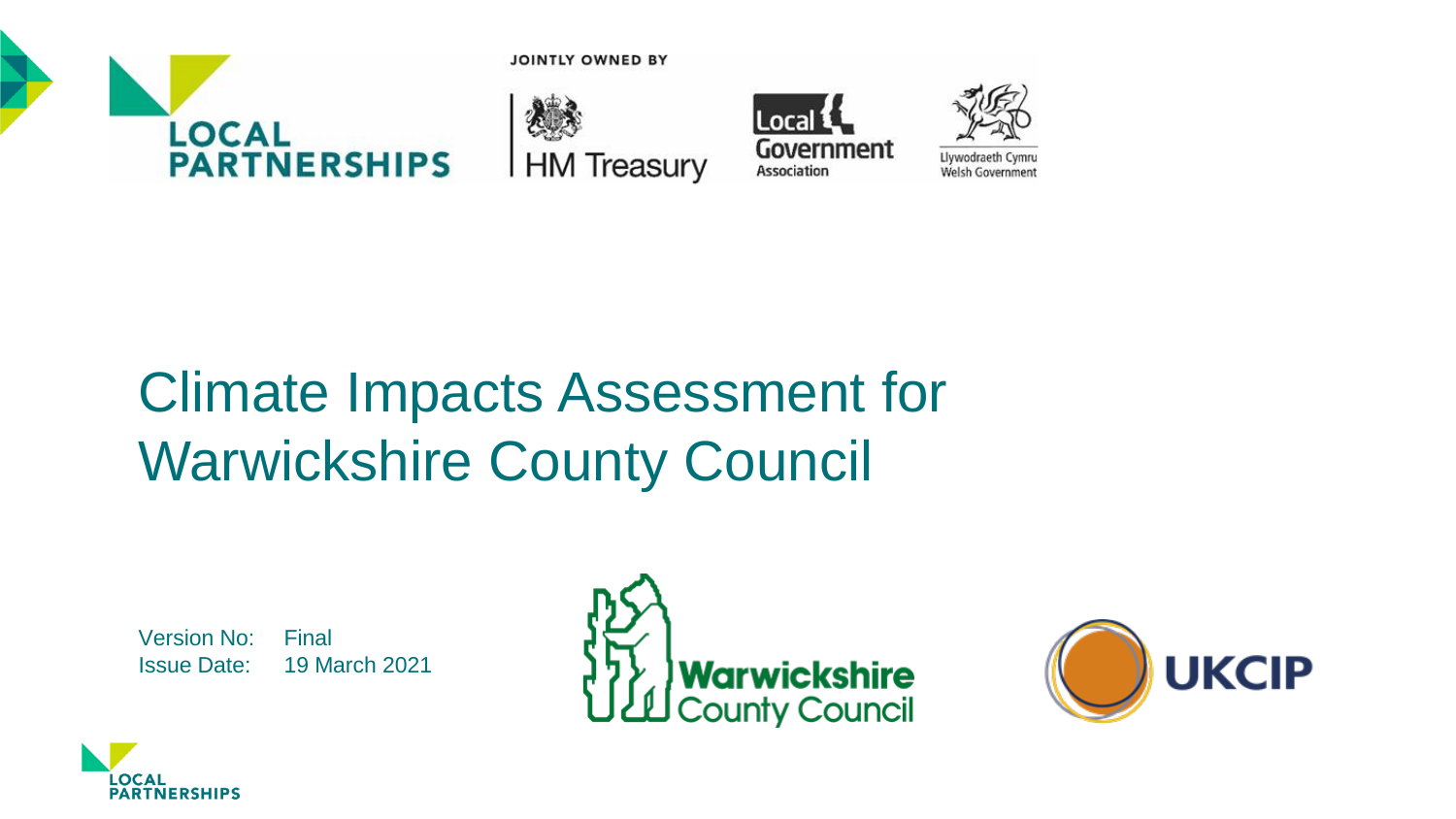

### **FOREWARD**

Warwickshire County Council declared a climate emergency in 2019 and is actively pressing ahead with the integrated workstreams of climate adaptation and reducing carbon emissions. The Council has been working towards climate adaptation for the last decade and most recently completed an initial stage adaptation report with recommendations adopted and committed to within the Council Plan 2020-25. This study updates and builds on that existing knowledge by providing a local focus tailored to both council and adjacent services affecting the livelihoods of those in Warwickshire. This main report is designed to provide a broad overview of impacts and is intended to act as the basis for more detailed work focused on priority service areas and responses that the Council needs to build into everyday decision making.

In producing this report, we have collected information from a broad range of service areas across the County Council, as well as Warwickshire District and Borough Councils. The report is accompanied by a short technical report and an expanded decision mapping workbook which underpins the tables on pages 8 and 9.

Our thanks go out to Local Partnerships, the UK Climate Impacts Programme (UKCIP) at the University of Oxford and all those that helped us develop this valuable study.

#### *Matt Whitehead,*

### *Programme Manager (Climate Change)*



| <b>What's in the Report</b>          | Page |
|--------------------------------------|------|
| Background and<br>Methodology        | 3    |
| Current impacts of climate<br>change | 4    |
| Global climate change                | 5    |
| Global climate models                | 6    |
| Warwickshire climate<br>forecasts    | 7    |
| <b>Impact on Council services</b>    | 8    |
| Impact on other local<br>services    | 9    |
| Next steps                           | 10   |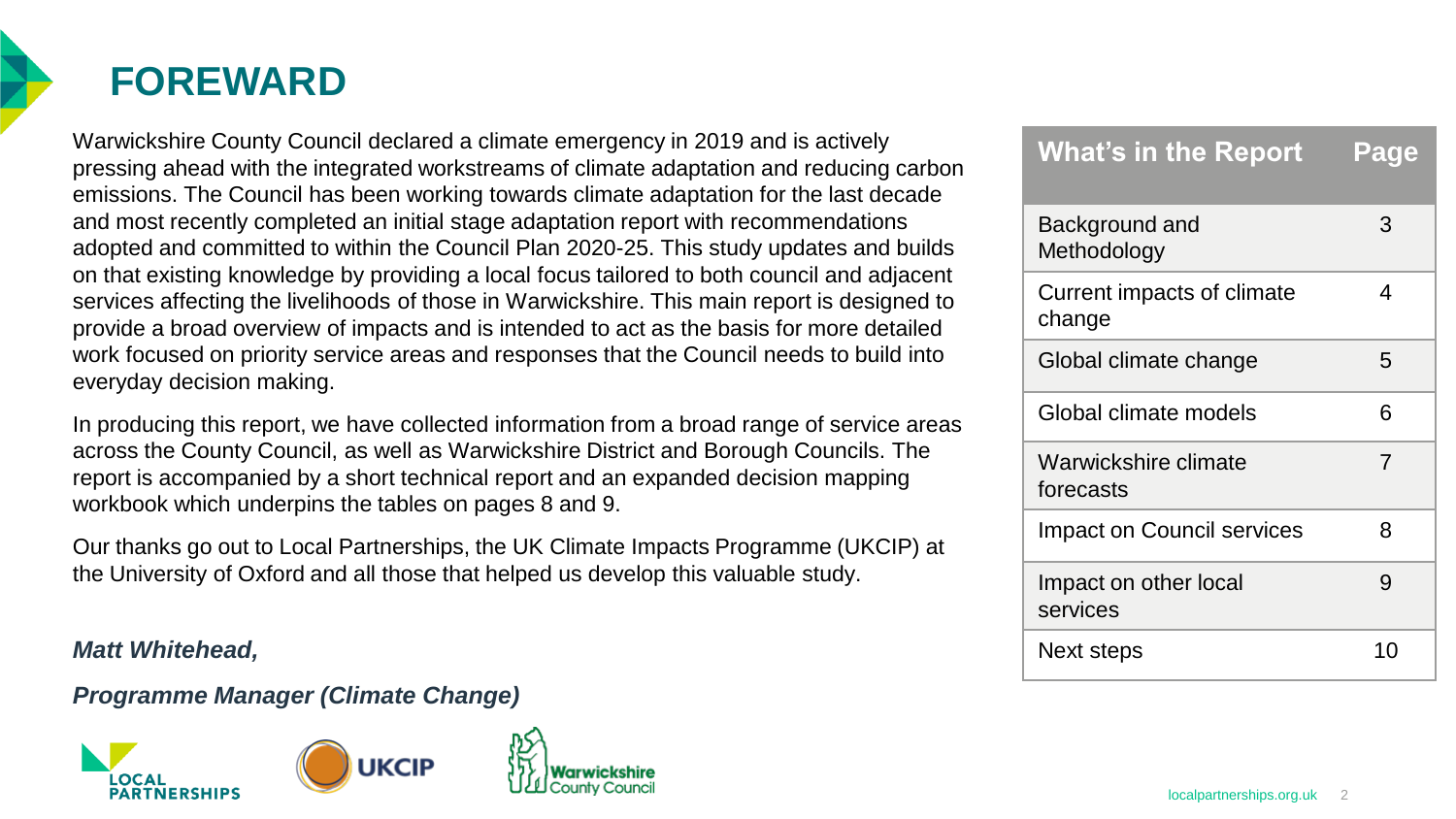

# **BACKGROUND AND METHODOLOGY**

### **Background**

A rise in global temperature is inevitable. The UK will see hotter drier summers and warmer wetter winters.

Rainfall will be become more intense and extreme weather events more frequent. The changing conditions will lead to changes in the water table, summer droughts, and introduce new pests and diseases.

The impacts are profound from homes being flooded, infrastructure eroded and vulnerable people being at risk from heat. Aside from this eco systems will be changed with some species unable to flourish and new ones becoming viable. Alongside this there may also be opportunities for tourism and outdoor sports.

We are starting to see an increase in extreme weather events in the UK, but the true extent of the changes take many decades to appear. Decisions taken today which have permanence need to be mindful of those future changes.



### **Methodology**

This report develops the baseline and provides the framework for the forward look. Warwickshire's next steps will develop more detailed plans to address the specific risks identified in this report and identify the costs of action and inaction.

#### **Current State**

- Global weather projections
- Understanding what is already happening

### **Looking Forward**

- Developing local climate projections
- Mapping decisions with permanence

#### **Next Steps**

- Detail service specific risks
- Quantify the costs of action vs inaction
- Identify priority responses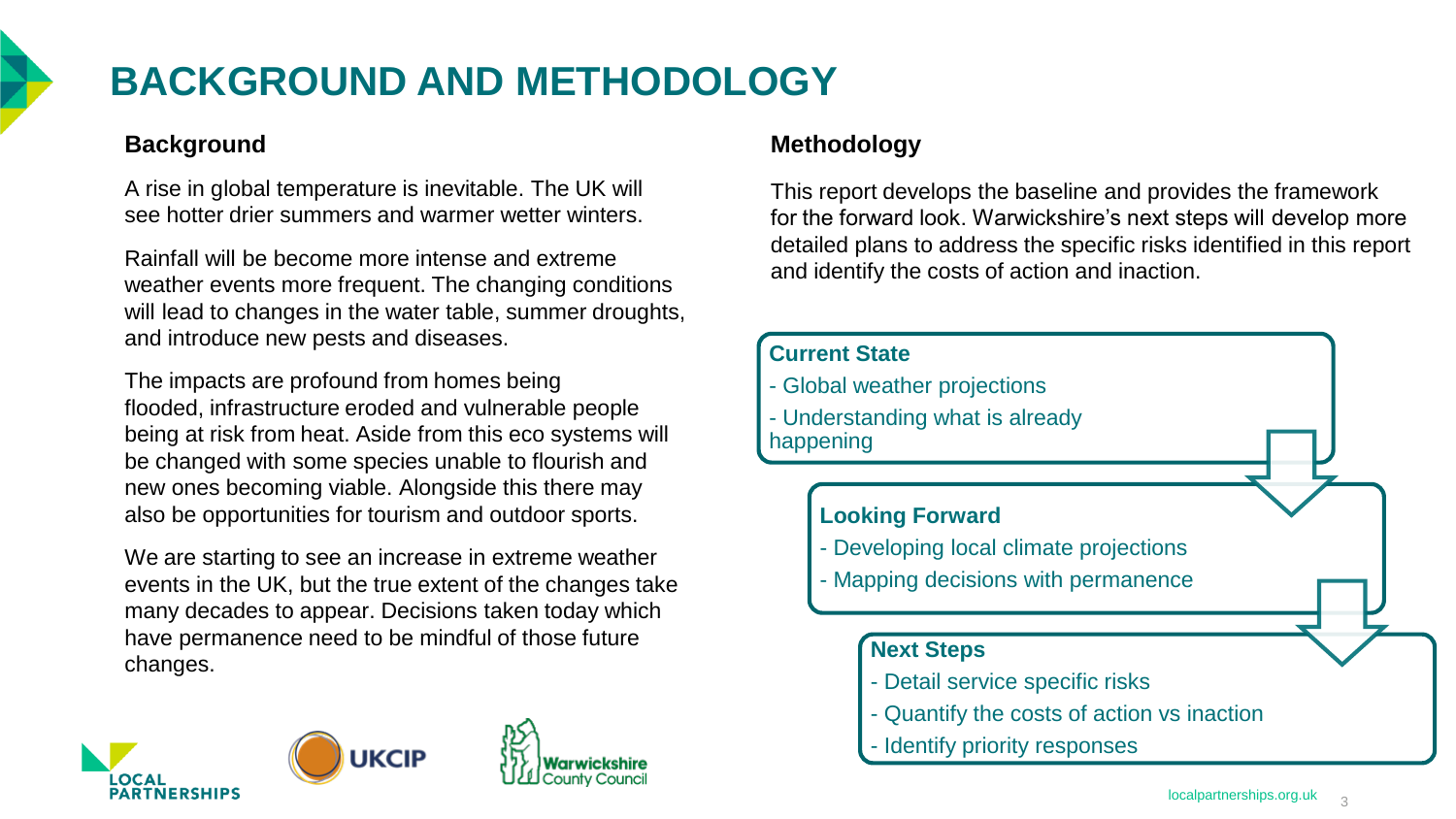### **What have the impacts been so far?**

Climate change is a slow onset event, however the associated disruption to weather patterns in the form of extreme weather events can cause the greatest impacts in terms of disruption to service provision, financial reparations and loss of life. For Warwickshire the two classes of events that can be seen to cause the maximum impacts are flooding (surface and river) and heatwaves.

### **Flooding**

Both flooding from prolonged heavy rainfall leading to saturated ground and heavy downpours caused by convective summer storms have caused issues. Damage has included flooding of residential and business properties, damage to bridges highways, and damage to parks and local eco systems. Flood water is often cross contaminated with sewage leading to further issues and requiring costly clean up. Flooding impacts the mental health of the local population, leads to loss of business, loss of amenity and additional expenses such as delays to construction contracts and increased premiums for buildings insurance.

### **Heatwaves**

Persistently high night-time temperatures leading to heat stress affecting older and vulnerable groups, whilst persistent maximum daily temperatures will lead to roads melting. Warwickshire has seen a significant number of grass and wildfires in recent years due to prolonged hot and dry conditions. Buildings are likely to require adaptation and longer term some may be unsuitable and require replacement.





**During the summer of 2018 Warwickshire Fire and Rescue Service tackled 197 grass and wild fires.**



**Flooding in the centre of Stratford in November 2019 and Marton December 2020**

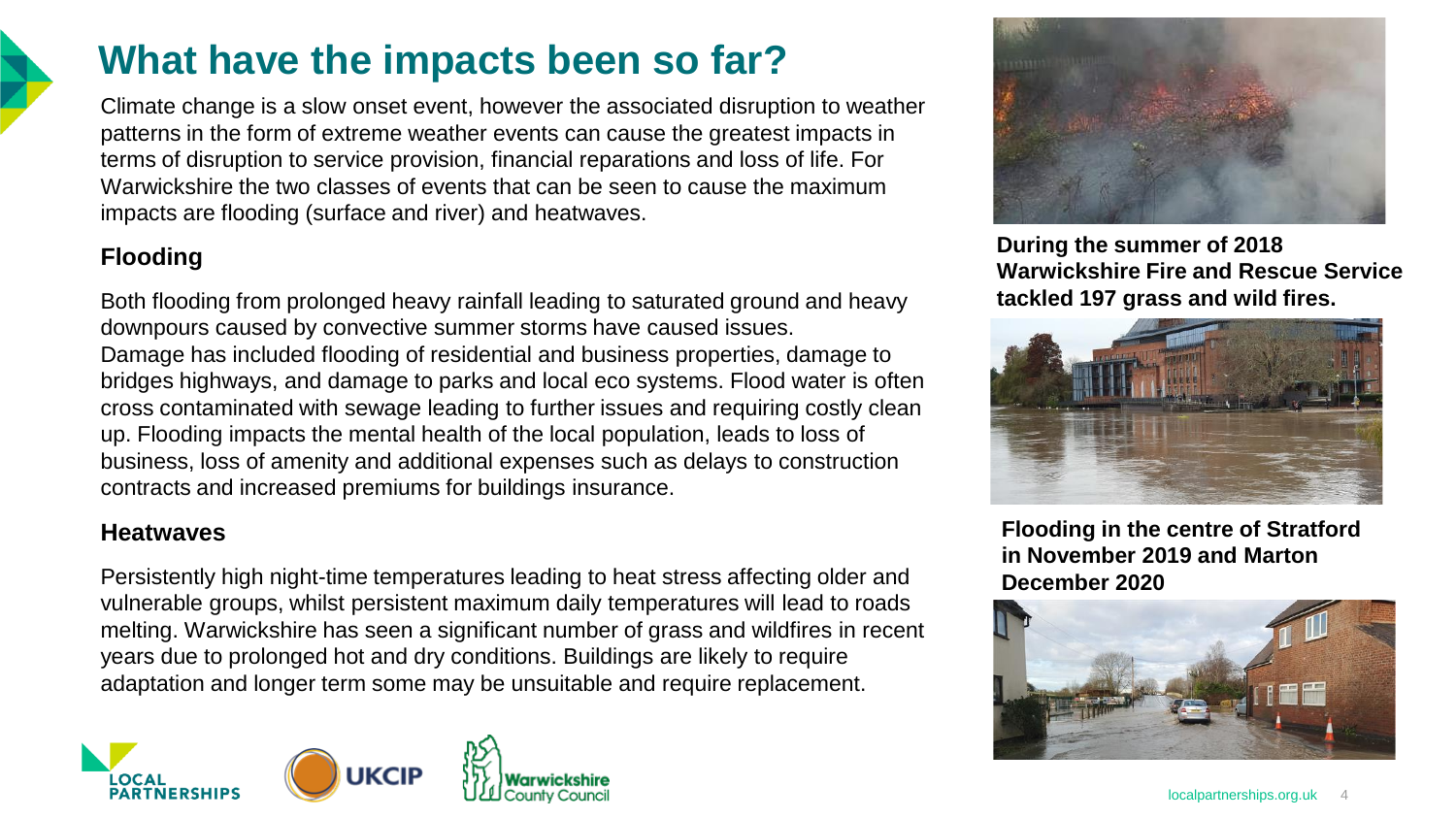# **How will the global climate change?**

Regardless of any mitigation targets that might be achieved, locally, regionally, nationally or globally temperatures have risen and will continue to rise. This does not negate the importance of reducing greenhouse gas emissions, in particular carbon dioxide, but it does mean that we need to accept that we need to adapt to the impacts that a changing climate will bring.

Figure 1 illustrates the levels of uncertainty attached to the Paris Agreement target of 1.5°C increase in global temperature above pre-industrial levels. To follow the future 1.5  $\degree$ C pathway requires an immediate reduction of global emissions, reaching zero in 2055 (IPCC, 2018). The extent of green on the graph shading shows the range of likely future temperatures with the darker shading representing higher probability.

Figure 1 suggests that global temperatures could start to fall after 2045. This is a modelled scenario and relies on  $CO<sub>2</sub>$  being removed from the atmosphere, by technology that is not currently proven at industrial scale. It is more likely that if this technology is successfully deployed it will be in the latter half of the century when much of the damage will already have been done.

**UKCIP** 





**Figure 1 Climate Uncertainty for 1.5⁰C Pathway**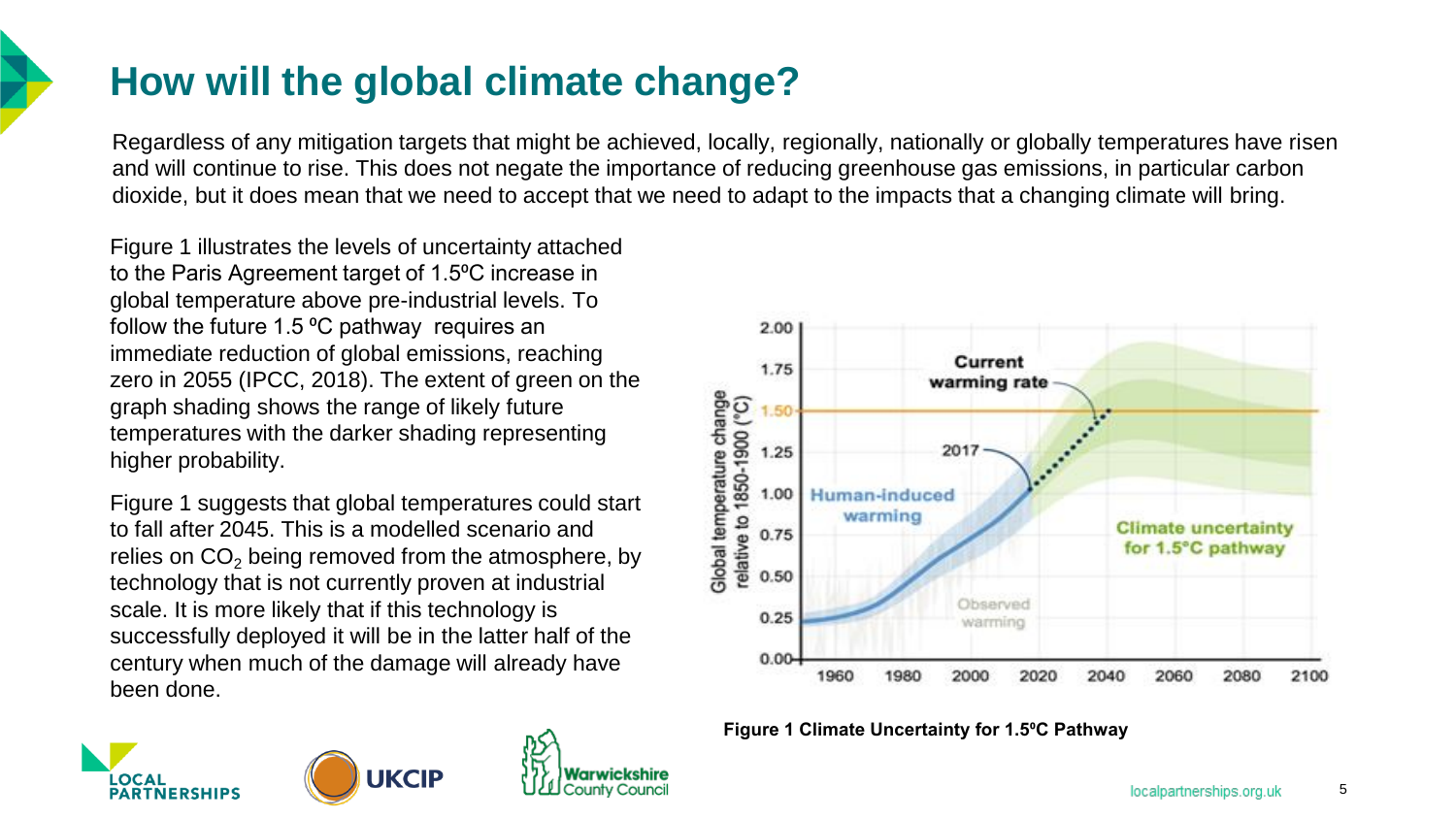

# **Global Climate models**

The International Panel on Climate Change (IPCC) has developed a series of different scenarios (called Representative Concentration Pathways or RCPs) which model humanity's success in limiting greenhouse gas emissions (see Figure 2 and the table below).

The most likely scenarios for global heating are RCP 4.5 and RCP 6.0. Rather than adopting a specific global target for warming it is important to look at the specific local impacts.

On a UK scale the Committee on Climate Change presents a biannual report to parliament on the UK's preparedness for dealing with the impacts of climate change. Whilst the report does not set a UK wide target it does provide a useful frame of reference as follows:

"*the UK is committed to working for global action to parallel our own adoption of a net-zero statutory target, it is prudent to plan adaptation strategies for a scenario of 4°C, but there is little evidence of adaptation planning for even 2°C*"



| <b>Scenario</b> | <b>Mean and likely range</b><br>2046-2081 (°C) | <b>Mean and likely</b><br>range 2081-2100 (°C) |
|-----------------|------------------------------------------------|------------------------------------------------|
| <b>RCP 2.6</b>  | 1.0 $(0.4 \text{ to } 1.6)$                    | 1.0 $(0.3 \text{ to } 1.7)$                    |
| <b>RCP 4.5</b>  | 1.4 $(0.9 \text{ to } 2.0)$                    | 1.8 $(1.1$ to 2.6)                             |
| <b>RCP 6.0</b>  | 1.3 $(0.8 \text{ to } 1.8)$                    | $2.2$ (1.4 to 3.1)                             |
| <b>RCP 8.5</b>  | $2.0$ (1.4 to 2.6)                             | $3.7(2.6 \text{ to } 4.8)$                     |

<https://www.theccc.org.uk/publication/progress-in-preparing-for-climate-change-2019-progress-report-to-parliament/>



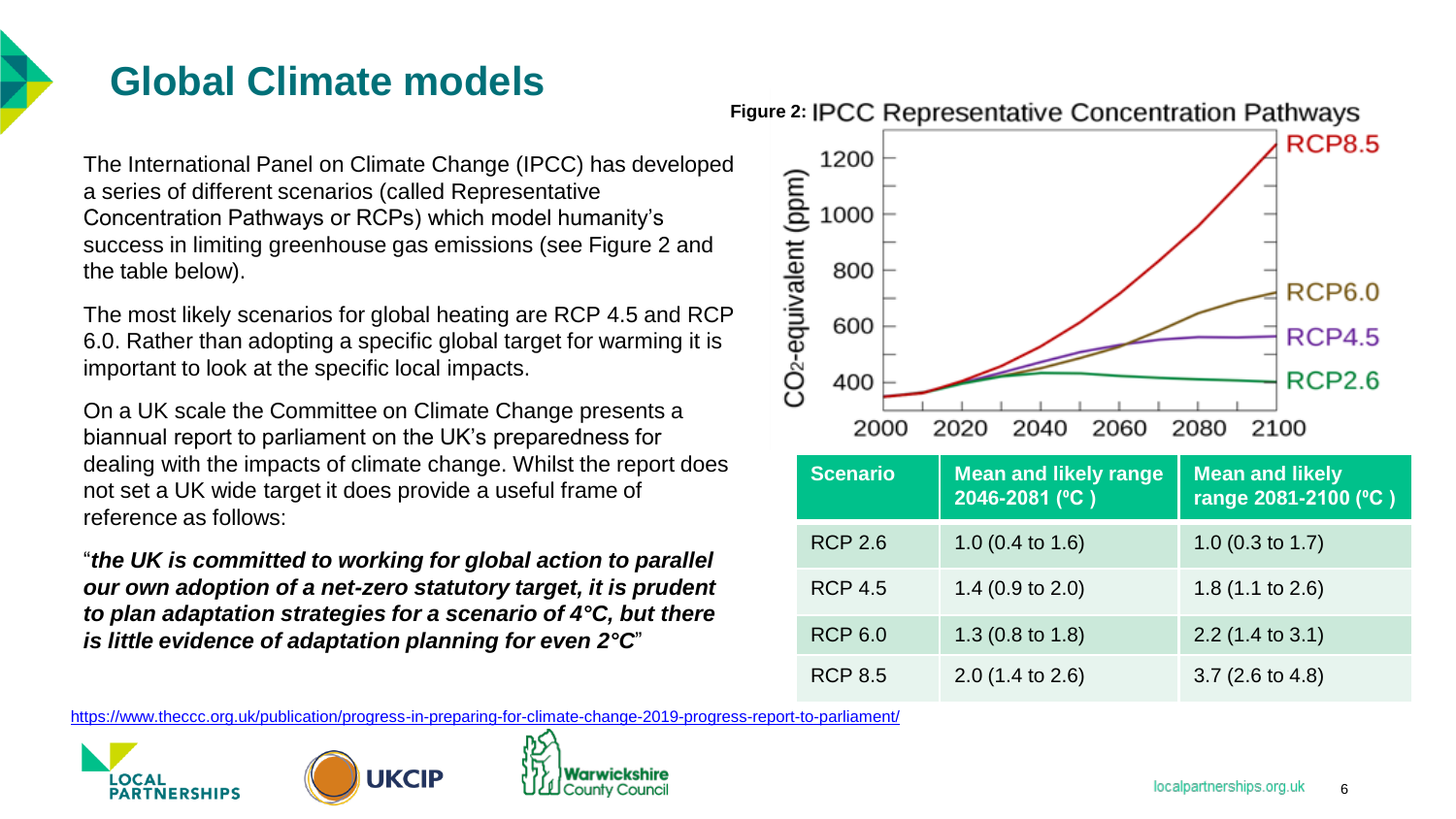# **What will the climate be like in Warwickshire in the future?**

**Regional Impacts** - the continued rise in global temperatures will affect the weather we experience and lead to impacts that we need to adapt to, broadly this change in the UK will be warmer, wetter winters and hotter, drier summers. Figure 3 sets out predictions for central England in 2070.



**Figure 3 UKCP18 climate predictions, Summer and Winter Changes for central England by the 2070s (source Met Office)** The range is based around the RCP scenarios in Figure 2 on page 5.

**Low emission scenario (RCP 2.6) High emission scenario (RCP 8.5)**

**Locally to Warwickshire** - Low frequency short lived weather events cause the most disruption. The table below considers what the resulting change in summer maximum temperatures and heavy precipitation could be for 2 extreme scenarios: a 1:20 year event, and a 1:100 year event for the area around Warwick and Royal Leamington Spa between 2030 and 2080. Scenario RCP 6.0 has been used to develop these as it represents the worst of the most likely scenarios.

| <b>Event</b>                       | <b>Basis</b>                            | 2030              | 2050           | 2080             |
|------------------------------------|-----------------------------------------|-------------------|----------------|------------------|
| Maximum summer daytime temperature | Maximum air temperature at three points | $35 - 38 °C$      | $35 - 39 °C$   | $35 - 42 °C$     |
| Winter average rainfall            | 5 day total precipitation               | $63$ mm - $83$ mm | $64$ mm – 87mm | $65$ mm $-97$ mm |





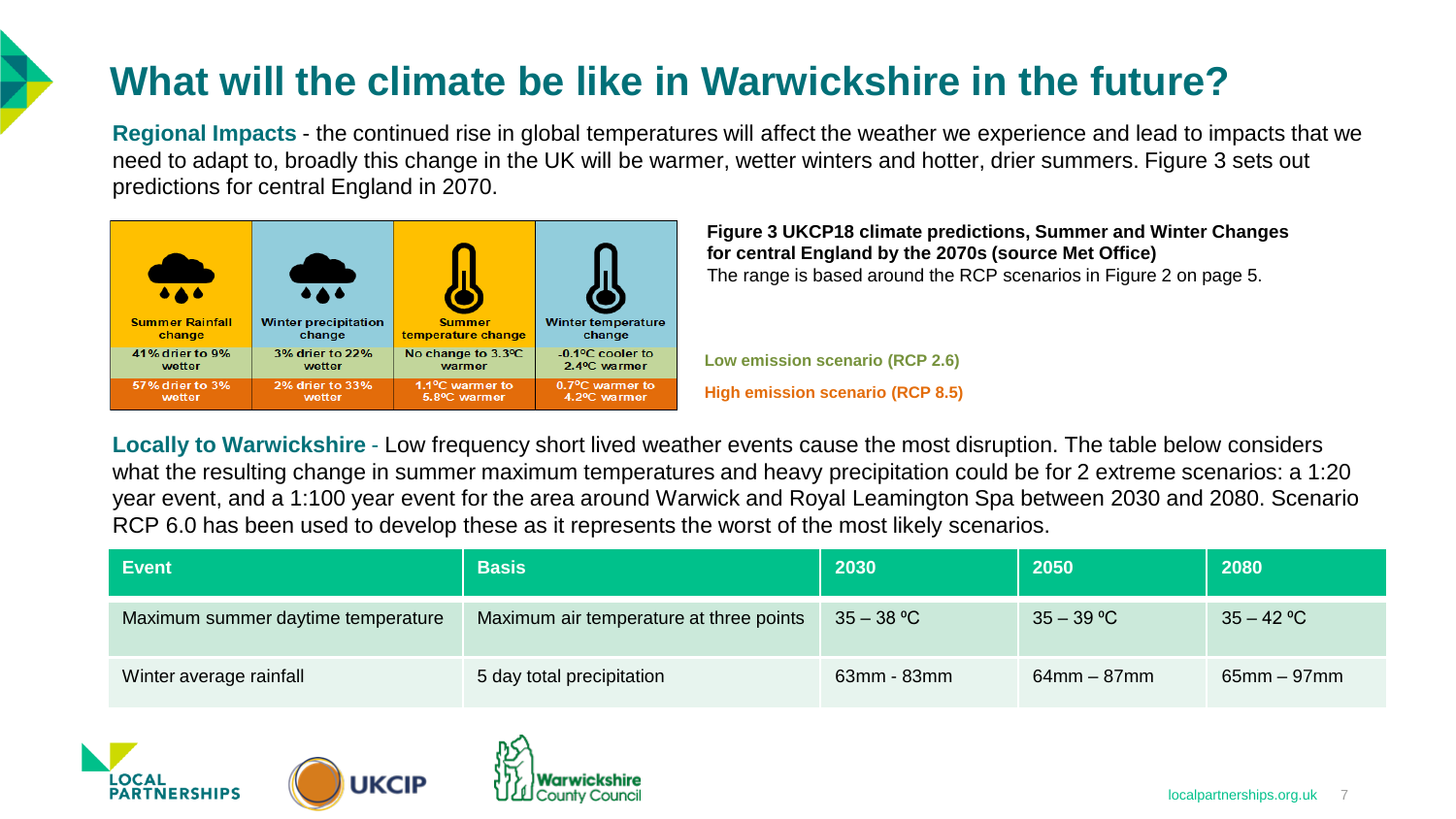# **How will this impact Council services?**

This table is extracted from a more detailed assessment and highlights key areas of concern for the Council.

| <b>Service Area</b>                                      | <b>Key Impacts</b>                                                                                                                                                                                                                                                                                                                           |
|----------------------------------------------------------|----------------------------------------------------------------------------------------------------------------------------------------------------------------------------------------------------------------------------------------------------------------------------------------------------------------------------------------------|
| Adult Services and public health                         | Excess deaths due to heatwaves, mental health issues due to flooding, new or more infectious diseases<br>affecting the population.                                                                                                                                                                                                           |
| Emergency planning, civil<br>contingencies and Fire      | Increased frequency and diversity of events including fires on open ground, flooding, damage to major local<br>infrastructure, increasing anti social behaviour during hot weather. Overall population resilience to repeated<br>events may be eroded.                                                                                       |
| <b>Transport and Highways</b>                            | Existing structures not sufficient to manage flood waters. Damage to infrastructure due to heat and excess<br>rainfall and the need to increase and maintain drainage. Increased risk from trees. Potential need to re-route<br>longer term to avoid flood zones. Air quality, especially during hot, still weather affecting public health. |
| Children's Services and schools                          | Suitability of existing buildings to provide a comfortable learning environment in the longer term this includes<br>could include location and building design/adaptations                                                                                                                                                                   |
| The natural environment, parks, farms<br>and open spaces | Changes to eco systems and the viability of flora and fauna. Drought conditions impacting tenanted farms.<br>Flooding of country parks and impact on business activities. Damage to trees through repeated cycles of<br>drought and wet weather.                                                                                             |
| Waste disposal                                           | Rising water tables could impact landfill sites and lead to leeching of contaminants. Higher temperatures<br>leading to odours, pests and public nuisance.                                                                                                                                                                                   |
| Corporate                                                | Increased costs such as insurance for buildings or construction contracts<br>Loss of productivity for example due to overheating or resources being diverted to flood investigations.<br>Suitability of existing buildings to provide a comfortable working environment in the longer term                                                   |





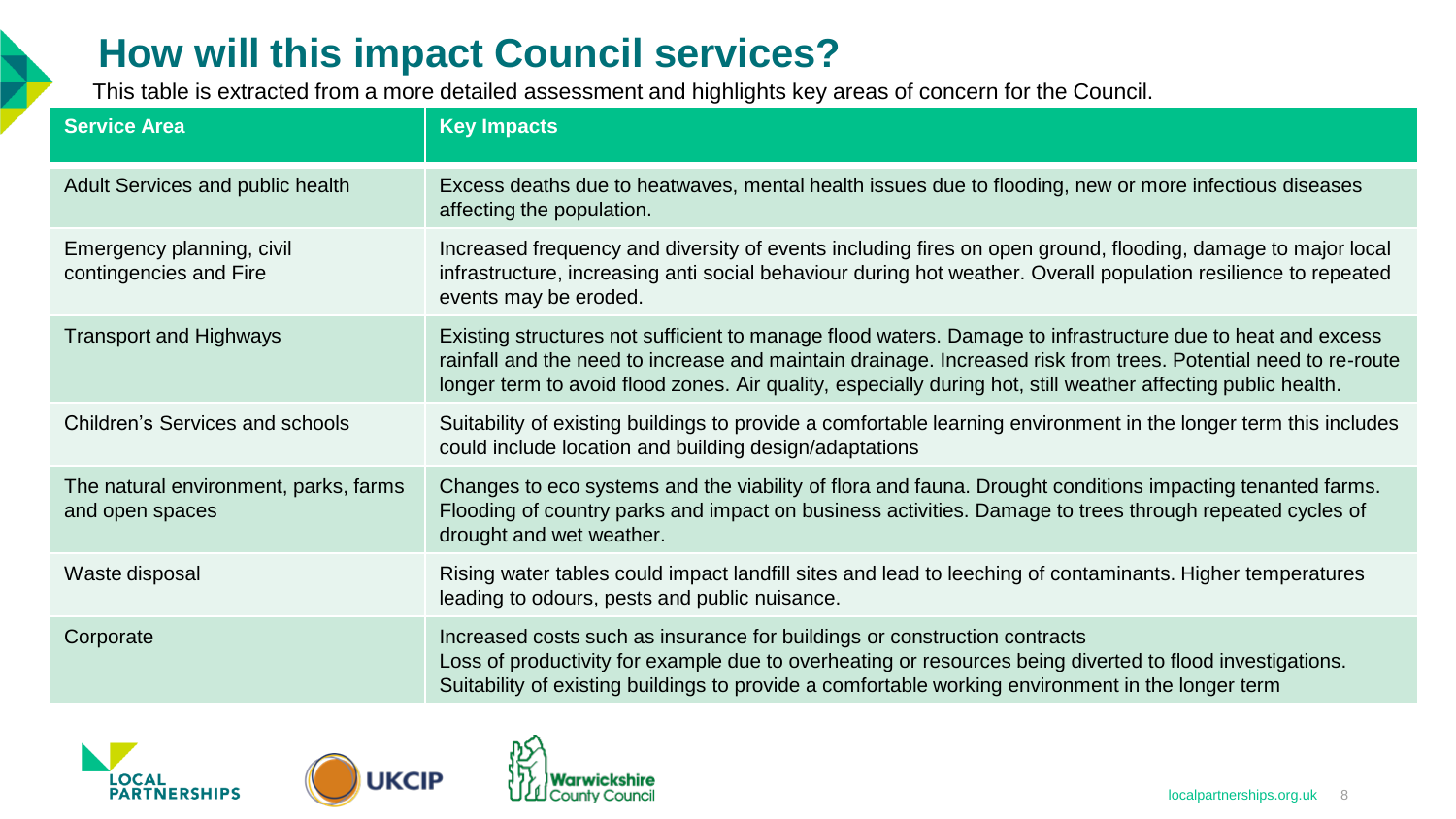## **How will this impact other services locally?**

Local services are provided by a range of organisations and companies. The impact of climate change on their activities will have a profound impact on the lives of those who live in Warwickshire. Examples of key impacts are in the table below.

| <b>Service</b>               | <b>Responsibility</b>                                                            | <b>Key Impacts</b>                                                                                                                                                                                                                                                                              |
|------------------------------|----------------------------------------------------------------------------------|-------------------------------------------------------------------------------------------------------------------------------------------------------------------------------------------------------------------------------------------------------------------------------------------------|
| <b>Utilities</b>             | Utility companies (water,<br>wastewater, electricity, gas and<br>communications) | Infrastructure damaged by extreme weather (most likely flooding) leading to service<br>disruption and public health issues. Speedy recovery from any incidents is important due to<br>the disruption caused and public health impacts.                                                          |
| Drainage and<br>watercourses | Landowners, drainage boards,<br>canal trust                                      | Capacity, replacement and maintenance of facilities. Managing the flow of flood waters is<br>essential to ensuring that damage and disruption is minimised.                                                                                                                                     |
| Planning                     | District and Borough Councils                                                    | Location of new settlements and facilities to avoid flood plains etc. Management of surface<br>water through sustainable drainage systems. Ability of built structures to withstand heat and<br>provide a comfortable environment. Preservation of water resources. Sustainable<br>landscaping. |
| Sport/leisure                | District and Borough Councils and<br>private operators                           | Swimming pools may be difficult to fill during drought. Long term suitability of grass pitches<br>or allotments in some locations.                                                                                                                                                              |
| Waste                        | <b>Councils</b>                                                                  | Disruption to collections due to weather.                                                                                                                                                                                                                                                       |
| Health                       | <b>Health Boards</b>                                                             | Increasing patient numbers due to extreme heat or flooding. New infectious diseases.<br>Rising water tables can impact existing burial grounds.                                                                                                                                                 |
| Transport                    | Network Rail, train operators,<br>Highways England                               | Damage to infrastructure due to extreme weather. Long term suitability of existing routes.                                                                                                                                                                                                      |





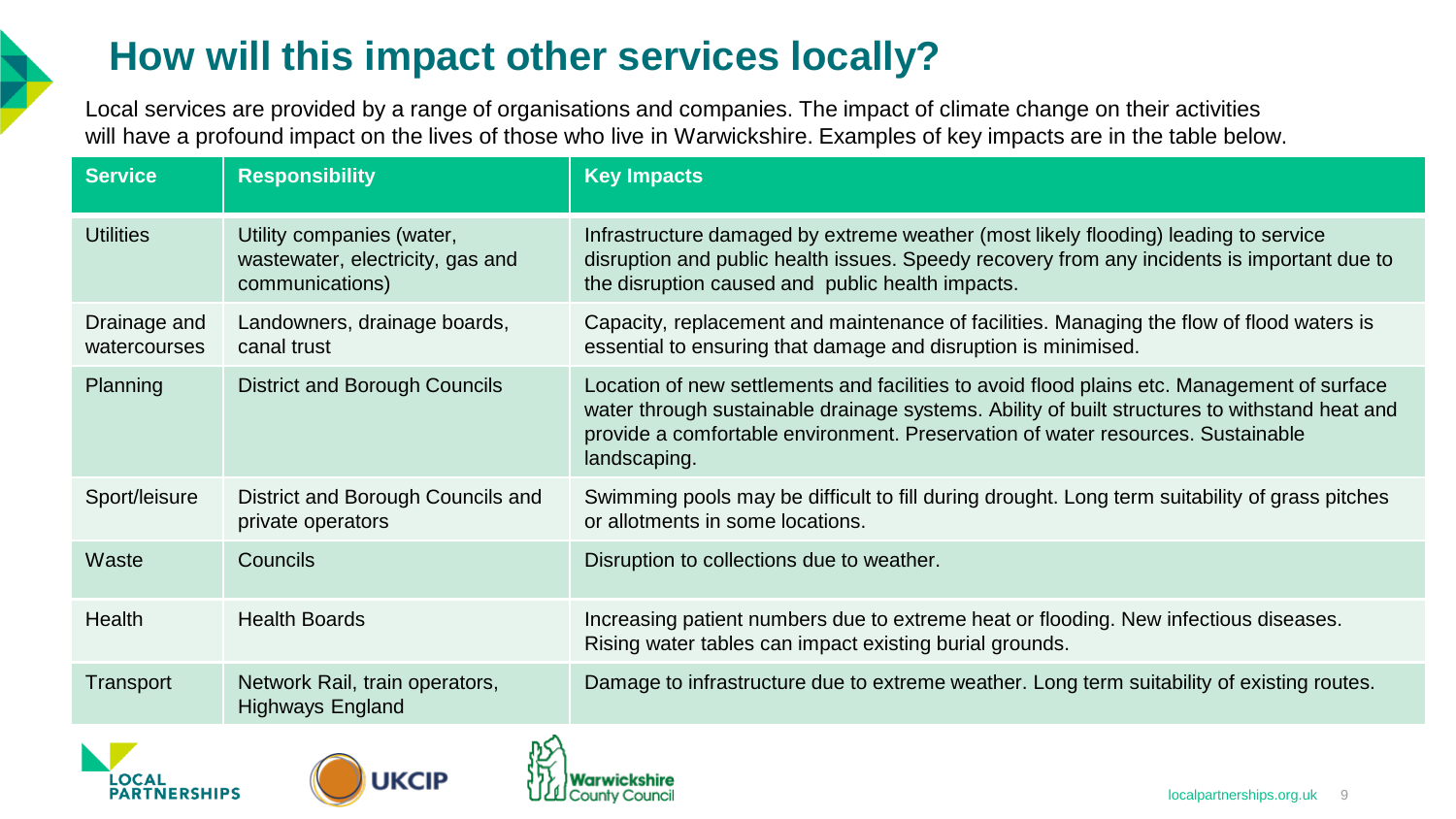

The Council is already dealing with regular incidents caused by extreme weather events. Warwickshire has been working towards climate adaptation for the last decade and into the future it will be necessary to build on existing strengths and partnerships to deal with an increasing number of more extreme events as well as the longer term impacts of a changing climate such as a rising water table or an increase in infectious diseases.

In its next phase of work the Council needs to:

- 1. Build its existing network to engage a wider range of stakeholders in planning for climate change.
- 2. Develop its data management to ensure a comprehensive register of incidents and costs is complied which will help in interpreting trends and patterns and in providing financial information and impact analysis for business case development.
- 3. Identify the priority responses the council needs to develop in relation to the local risks and build risk assessments and develop adaptation options.
- 4. Quantify the costs of investment required and identify (using historical data and other sources) the costs of inaction to develop a business case for investment. This will necessitate developing non financial measures for impacts as well as financial impacts.





**Deployment of flood barriers is becoming an increasingly frequent event. These are in Stratford in 2019. Used sandbags need to be disposed of as contaminated waste.**

**disruption includes carriageway cracking due to low water tablessubsoil shrinkage, impassable roads due to flood water and damage to bridge from debris in flood water and scour to bridge footings.**